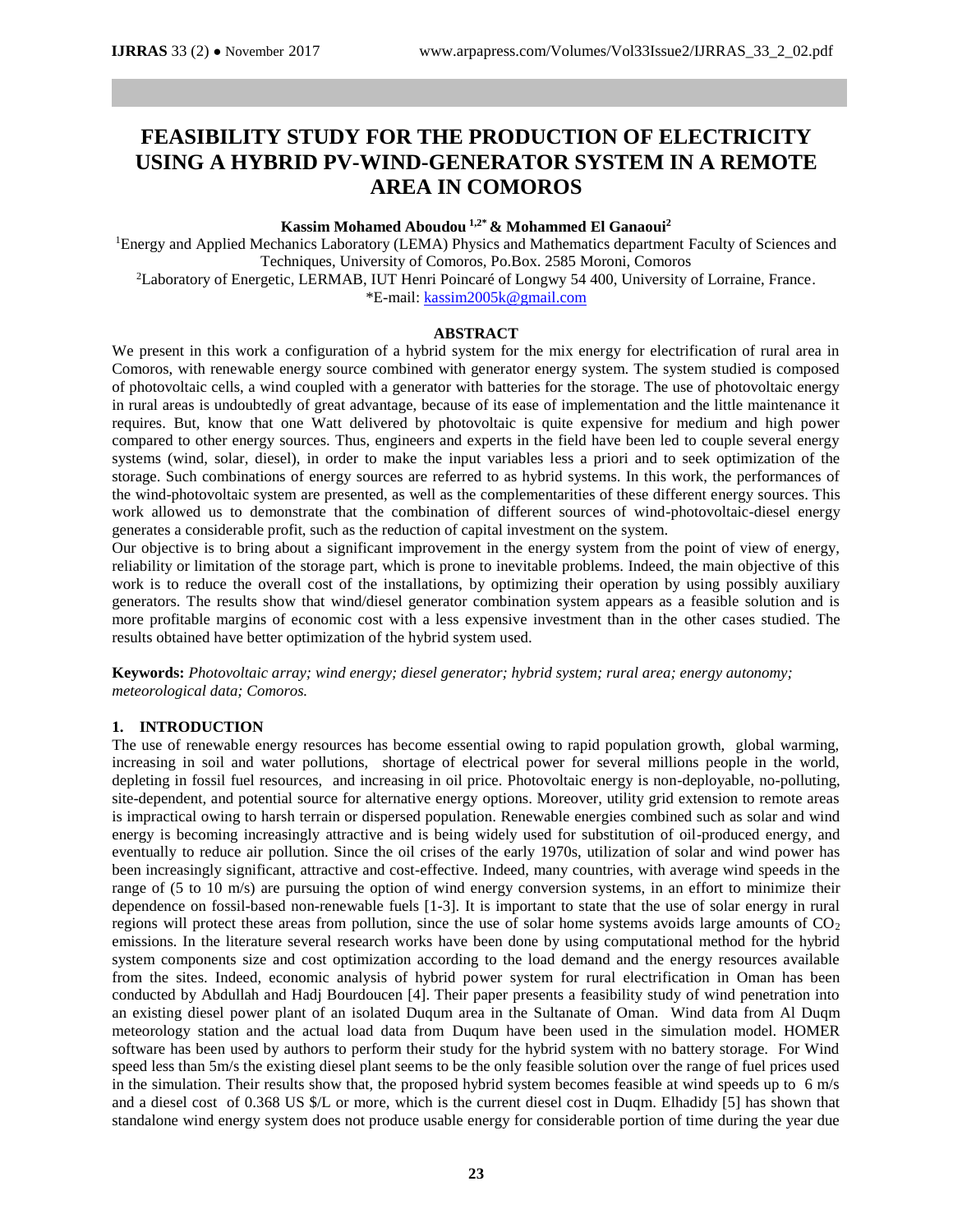to relatively high cut-in wind speed, which range from 3.5 to 4.5 m/s. Kanzumba and Herman [6] have proposed an approach for optimal operation control of a hybrid multisource system with the aim of meeting the load energy requirement with reliability and minimized life cycle costs. Their results were limited at the problem formulation and the development of the mathematical model for the performance of all the hybrid system's components. Theirs principal results show that the developed model's decision variables can then be optimized using any suitable advanced algorithm in such a way to minimize life-cycle costs object while satisfying demand. Simulation and optimization of stand-alone hybrid renewable energy systems was conducted by José and Rodolfo [7]. The aim of their study is to revise the simulation and optimization techniques, as well as existing tools needed to simulate and design stand-alone hybrid system for electricity generation. The authors show that the most frequent systems are those consisting of a PV generator and/or wind turbines and/or diesel generator, with energy storage in lead-acid batteries. They point out that stand-alone electric generation hybrid systems are generally more suitable then systems that only have one energy sources for the electricity supply to off-grid applications especially in remote areas with difficult access.

The combination of several renewable energy sources makes it possible to optimize of electricity production, both from a technical and an economic point of view. There are several combinations of hybrid systems, namely: winddiesel [8-10], photovoltaic-diesel [11], and wind-photovoltaic-diesel [12-14]. These same sources of energy can be combined with other sources such as hydraulic energy [15]. Evaluation methods for hybrid systems Wind and photovoltaic systems and their advantages have developed considerably in recent years. Optimization of wind and photovoltaic energy with electrochemical storage solution, in particular the use of hydrogen [16] which gives much more autonomy of batteries), with or without diesel fuel, is highly dependent on economic models of each system taken separately (wind and photovoltaic). Software has been developed in the laboratory to evaluate the optimal dimensioning of each subsystem such as HOMER. Ajao et al. [17] has conducted a study on the cost of installation of a hybrid wind / solar PV system for power supply. There results show that the hybrid system is not economically profitable. The authors specify that the recovery time of the system was thirty-three years. If the cost of investment per kilowatt has been reduced due to the installation of several model of this hybrid system on a farm wind-solar hybrid system would be profitable. They have shown that its availability, durability and user-friendliness make it a desirable source of energy reserve. An analysis of a photovoltaic system for supplying electricity to a renewable energy laboratory was done by Salam et al. [18] using the HOMER software. The results obtained by the authors from the optimization of the system give the initial capital cost at US \$ 13,500, while the operating cost is US \$ 817 / year. Total NPC system is US \$ 23,939, and the COE is US \$ 1,354 /kWh. The authors showed that the performance of the photovoltaic system depends on the daily global radiation as well as the clearness index.

Recently, Waeli et al. [19] conducted a study on the use of a PV / Generator hybrid system for the pumping of water from remote areas to farmers in the Sultanate of Oman. A comparative study between PV and generator presents a techno-economic solution in environmental for the two sources of energies. Their results show that pumping water with PV as an energy source is more cost effective for Oman than for the diesel generator with a very high system lifetime with o carbon emission. They subsequently showed an optimization of the cost of electricity which is \$ 0.4743 / kWh for a PV system while it is \$ 0.6092 / kWh for a diesel generator.

The main purpose of this study is to analyze the economic feasibility of a hybrid diesel/PV/wind power plant supplying energy system to a remote area in order to reduce fuel consumption and environmental pollution. Village requirements are filled with diesel power system load. The focus was on saving and reducing the percentage of fuel carbon emissions for reduction in greenhouse gas emissions to fight against climate change but also reduce electricity cost system for energy autonomy.

# **2. ANALYSIS AND MODELLING**

#### **2.1. Hybrid energy system component**

Hybrid system energy system consists of a primary renewable resource energy working in parallel with a nonrenewable energy sources like diesel generator or others. In fact, figure 1 presents a general scheme of a stand-alone power generation system. In the other hand, we have presented in the figure 2 the equivalent circuit diagram of hybrid system while in the figure 3 we show the scheme established by MOHER software tool. Our proposed hybrid system is composed of a diesel generator, a solar PV system array, a wind energy resource, a battery storage system, an inverter on which will convert the DC power stored in the battery tank to AC at a standard level of voltage and frequency and then supply it to the load. A configuration with a parallel hybrid system (Figure 3) composed by the diesel generator and renewable energy system supply a portion of the load demand directly. In fact, this type of system uses generally a bi-directional inverter, which is operated in parallel with the diesel generator and can act as an inverter and rectifier/battery charger. The parallel hybrid power system as shown in figure 3 is a DC coupling configuration where the renewable energy and generator are connected to a battery bank through the DC bus and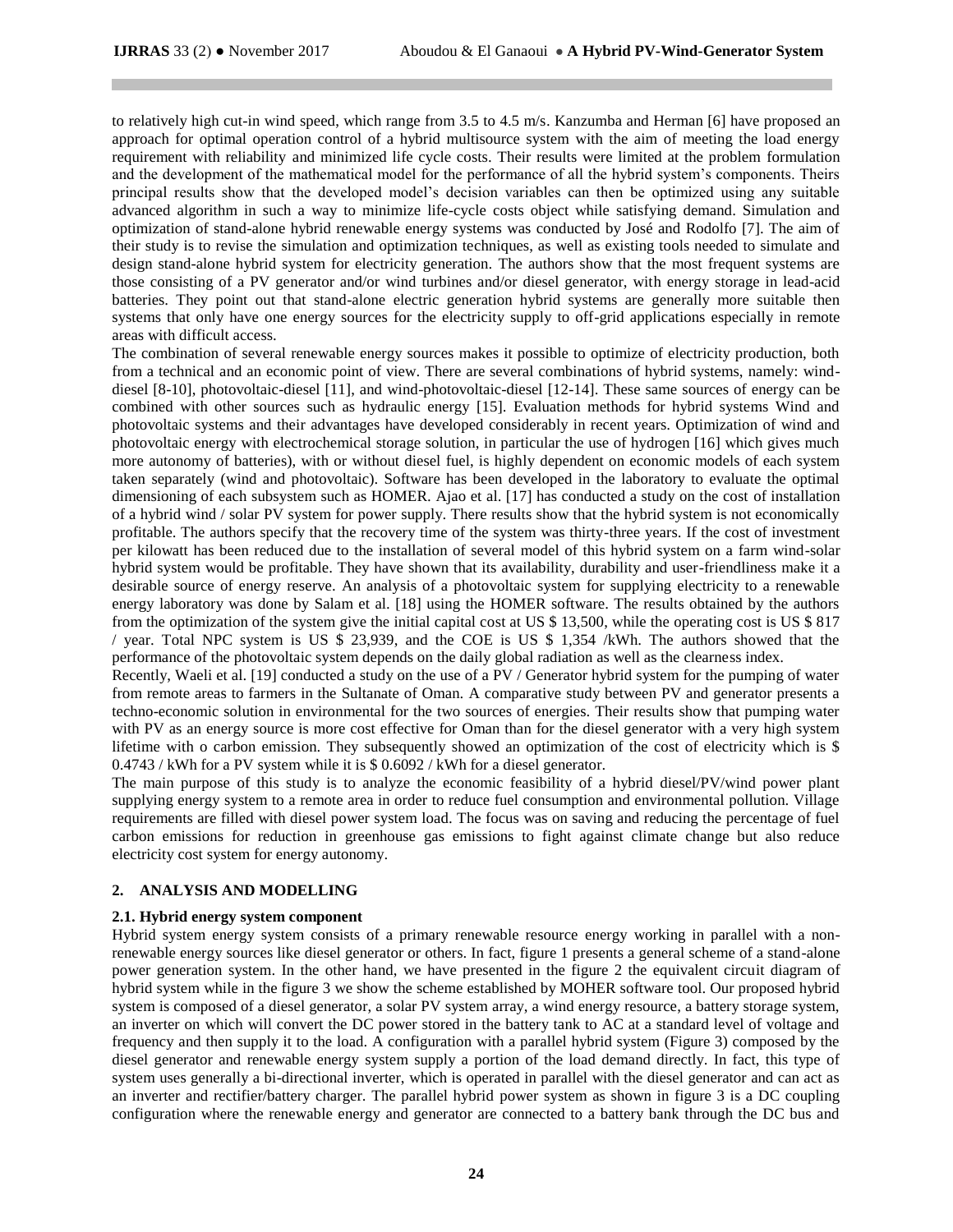supply AC load through the bi-directional inverter. The functional schemes of the system's different components in terms of energy are presented below [20]:



*Figure 1. General diagram of a stand power system -alone hybrid*



*Figure 2. Equivalent circuit diagram of hybrid system*



*Figure 3. Homer implementation of the hybrid energy system*

## **2.2. Location of study**

The rural village where this study was conducted is Koua Mitsamiouli, a small area located in the Northern of Ngazidja in the -11°40' South latitude and 43°33' EST Longitude, an area in the *Mayor of Sada Djoulamlima*.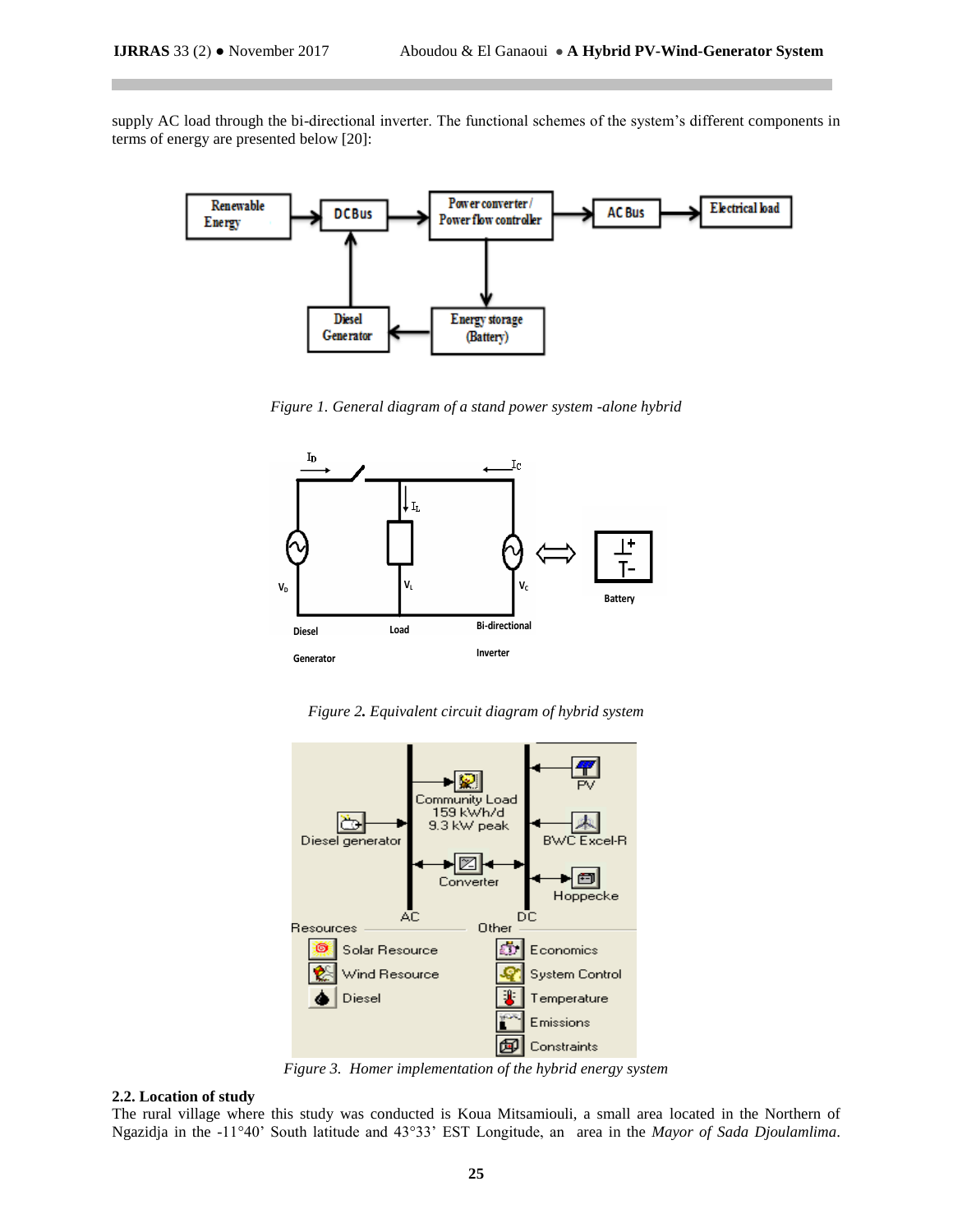Villagers consume water tanks and have no permanent access of electrical energy caused by le problem of electricity in the national society producer of energy said (MAMWE). Indeed, in remote rural village, the electricity demand use is not the same as in urban areas. Electricity in rural village is demanded for domestic activities as (refrigerator, radio, television, computer, charging phone, compact fluorescent lamps, ceiling fans, table fans…etc.), community activities (marriage, agriculture activities, schools, mosques, radiao centers and television, youth hostels and cultural complex, pumping of water in tanks and medical center). It's used again for rural commercial and small-scale industrial activities (such as fish and meat cold storage, food products and cottage industries).

| Load type              | Unit | Load power (W) | On-time $(h)$ | Energy/day (Wh/d) |
|------------------------|------|----------------|---------------|-------------------|
| <b>Iron</b>            |      | 3000           |               | 3000              |
| Lamps                  | 5    | 40             | 6             | 1200              |
| Refrigerator           |      | 40             | 24            | 960               |
| Freezer                |      | 40             | 24            | 960               |
| TV                     |      | 50             | 8             | 400               |
| DVD player             |      | 40             | 6             | 240               |
| Computer               |      | 50             | 3             | 150               |
| Radio                  |      | 30             | 3             | 90                |
| Laptop                 |      | 20             | 3             | 60                |
| Total energy/day(wh/d) | 7060 |                |               |                   |

# *Table 1. The daily load energy requirement for family in house rural area for town hall*

Table 1 presents the average electricity requirements for each family in the municipality. Indeed, typical day energy consumption is higher in the evening hours. On the other hand, summer months (Jun to September) are an elevated power demand because of the wedding activities combined with holidays in Comoros. In this period one reaches the peaks of consumption of electricity.

#### **2.3. Renewable resources**

For this study, wind and solar energy resources *Sada Djoulamlima* municipality are considered. Sensitivity analysis is done to make the results suitable for other places in the municipality.

#### **2.4. Wind speed analysis**

The monthly average wind speeds for the North of Ngazidja are plotted in figure 4. Wind speeds are higher in part of the summer months as shown in this plot (April-May and August to November) and the peak is pronounced on October. This clearly reflects that turbine wind would produce appreciably more energy during the summer months as compared to other months. The overall average wind speed is 5.71 m/s. In fact, the data also show that there is considerable variation of monthly average wind speed from one month to another month. These variations demonstrate how the monthly energy output from wind energy conversion system could be subjected to considerable differences. Time step is set at 60 mn, altitude above the sea level is 60m with an anemometer height of 10 m for 15 hour of peak wind speed. Figure 5 presents the frequency distribution hourly of wind speed at Ngazidja in Comoros. The potential of the study site in rural areas was evaluated from this frequency distribution hourly wind speed. It can be seen that wind speeds are above 5m / s at around 70% of the time during the year, which shows that wind energy will produce about 70% of the total output of the hybrid system of the time. Even if the diesel generator does not work but the energy produced by the wind is largely enough to cover the power load supply of the community.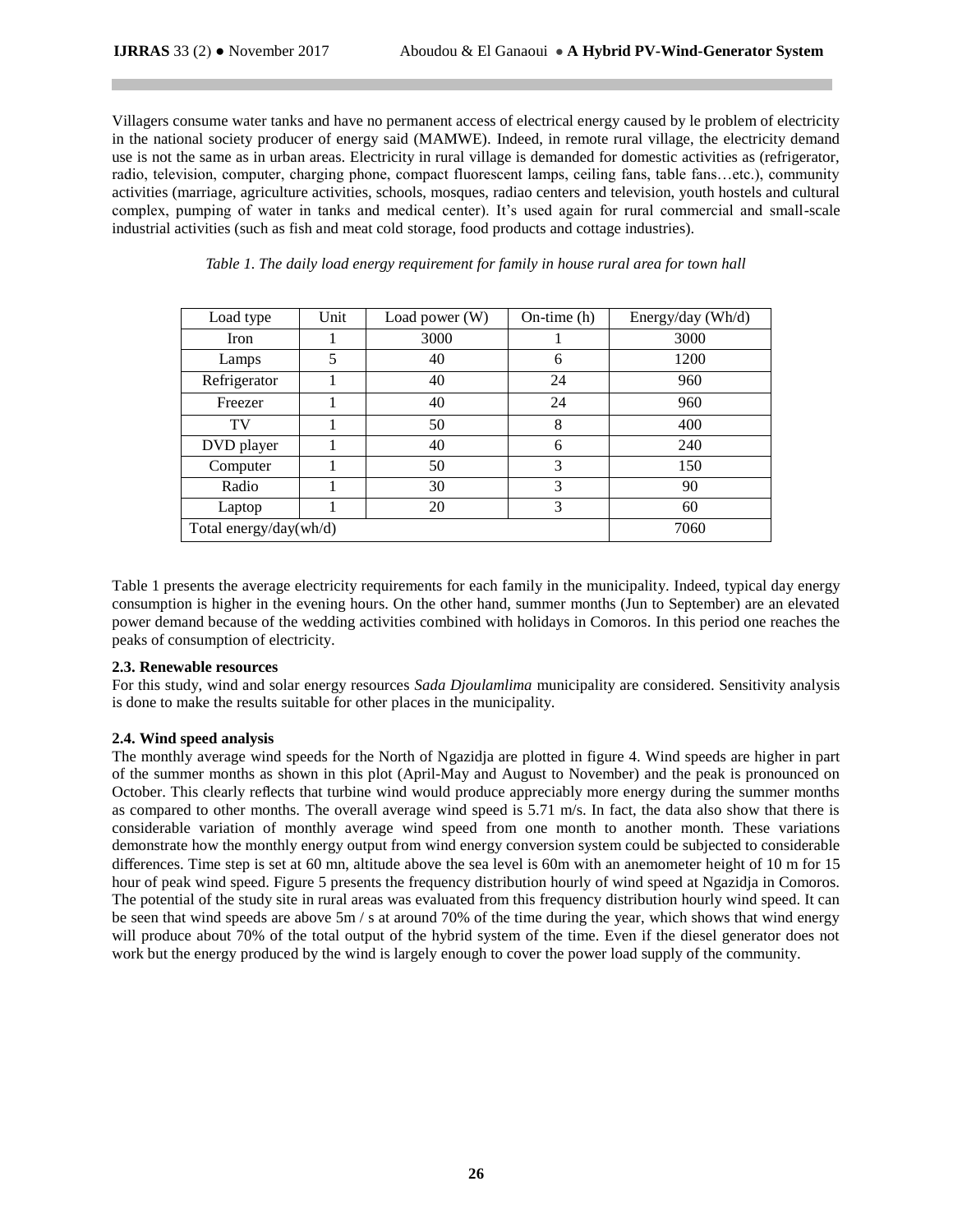

*Figure 4. Average monthly wind at Ngazidja, Comoros.*



*Figure 5. Frequency distribution hourly wind speed*

# **2.5. Solar energy resources**

The monthly average global solar radiation for Comoros is also presented in figure 6. It is evident that insolation level is high during five months (August to December) as compared to other months. The annual average monthly value of the solar radiation is  $0.23 \text{ kWh/m}^2$ . Previous study in the literature shows that the variation between the years is minimal [21]. In the wake of the small variations, 2014 data from meteorological agency from Comoros have been used for solar energy calculations. The energy calculations are made by combining the hourly solar radiation data with a given PV array area.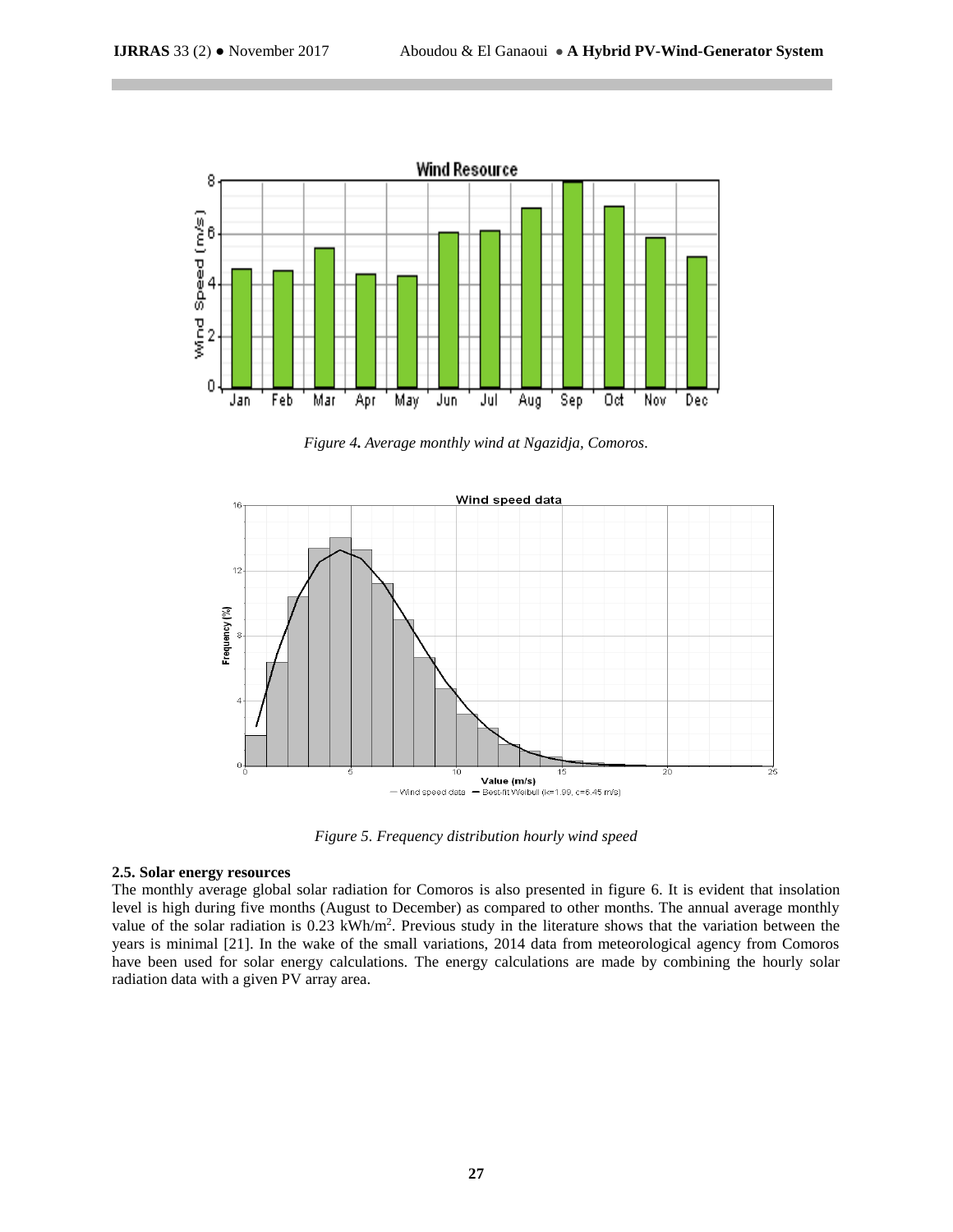

*Figure 6. Monthly average global radiation at Comoros 2014*

## **3. HYBRID SYSTEM COMPONENT**

The energy system consists of a diesel generator, a wind turbine, a photovoltaic module, a storage battery and a power converter. The number of units to be taken into account, the cost, the hours of operation must be declared in the HOMER software for each of these components. In fact, the details of these components are explained in the following parts.

## **3.1. Diesel generator**

.

Diesel generator cost available in the market is about \$500/kW [22]. Indeed, knowing that peak power demand is less than 10 kW, in this study, the cost of the diesel generator is taken equal to 400 \$ / kW. Replacement and maintenance costs are assumed to be  $$ 450 / kW$  and  $$ 0.50 / hr$  respectively (Figure 7) and were used in the HOMER simulation [23]. Diesel price is used as a sensitivity analysis for three values (0.8, 0.96, and 1.2 \$/L). In the Comoros, diesel price is around 0.96\$/L and for a very remote rural area this price could increase up to 1.2\$/L. Nine different sizes of the diesel generator (0, 5, 10, 15, 20, 25, 30, 35 and 40kW) were considered in the model.



*Figure 7. Diesel generator cost curves*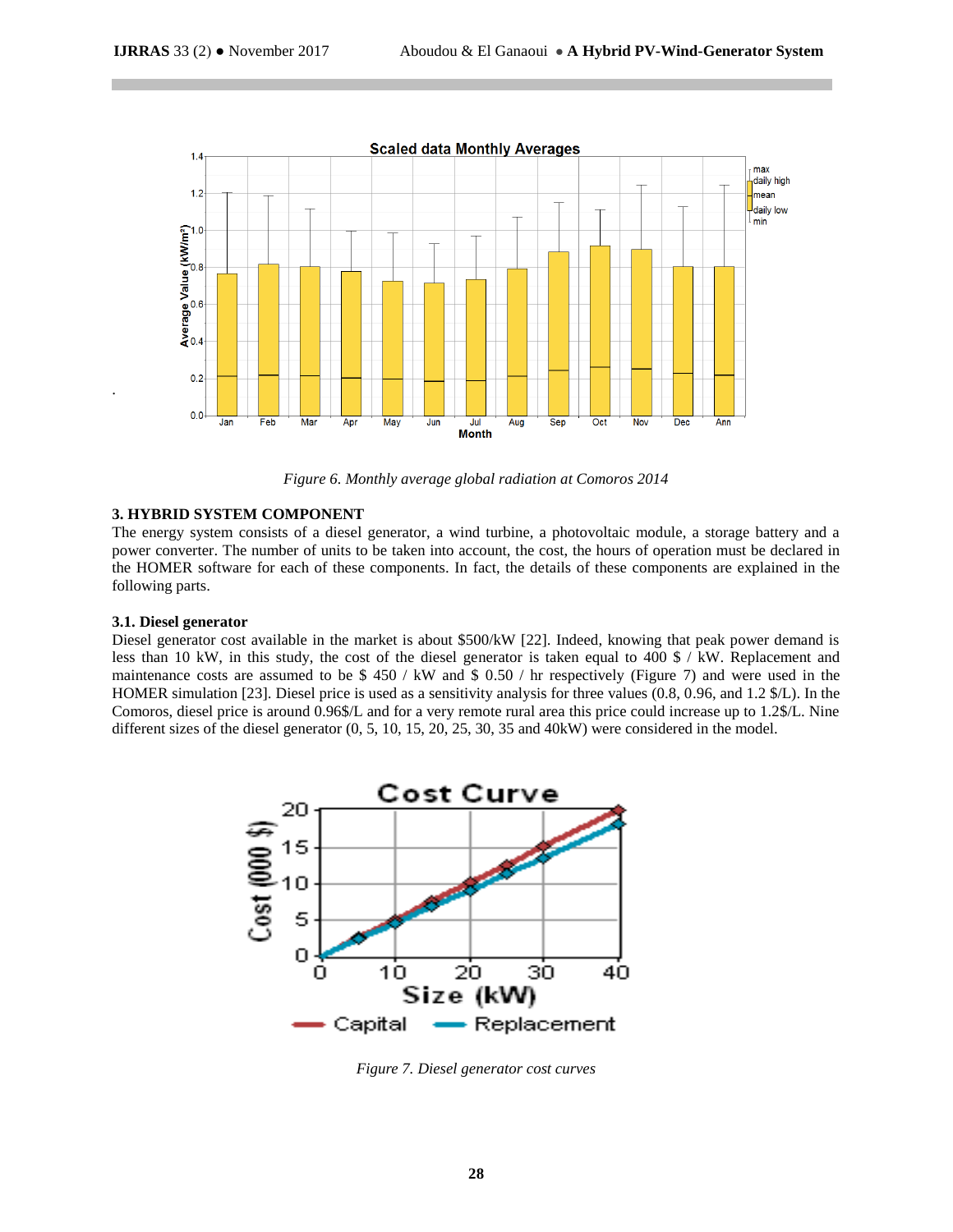## **3.2. Photovoltaic array**

Nowadays, in the literature, the installation cost of PV arrays is set from \$5.00 to \$8.00/W [22-24]. If optimistic case is considered [25], 1kW solar energy system's installation, and replacement costs are taken as \$3000 and \$2900, respectively (Figure 8). Seven different sizes are considered, which are (0, no PV module, 10, 20, 30, 40, 50 and 60 kW). The lifetime of the PV arrays are taken as 20 years and no tracking system is included in the PV system.



*Figure 8. Cost of photovoltaic units*

## **3.3. Wind energy conversion system**

The variation of the wind speed gives us an idea about the wind turbine capacity energy that could be produced. Therefore, the wind turbine index is generally much higher compared to the average electrical load. In this study the model BWC Excel-R, was considered. It has a rated power of 7.5 kW. The cost of a unit is estimated at \$ 15,500 while replacement and maintenance costs are taken in \$ 12,000 and \$ 70 per year. Indeed, to allow the simulation program to check optimization solution, four different sizes were considered (0, no turbine, 1, 2 or 3 units) figure 9a with a lifetime turbine wind of 20 years and hub height is 25m. In this paper, 8Kw from BWC Excel-R is used. The wind power for this turbine wind is presented in figure 9b.



 $(a)$  (b) *Figure 9. Turbine wind BWC Excel-R (a) Cost curves (b) wind power curve*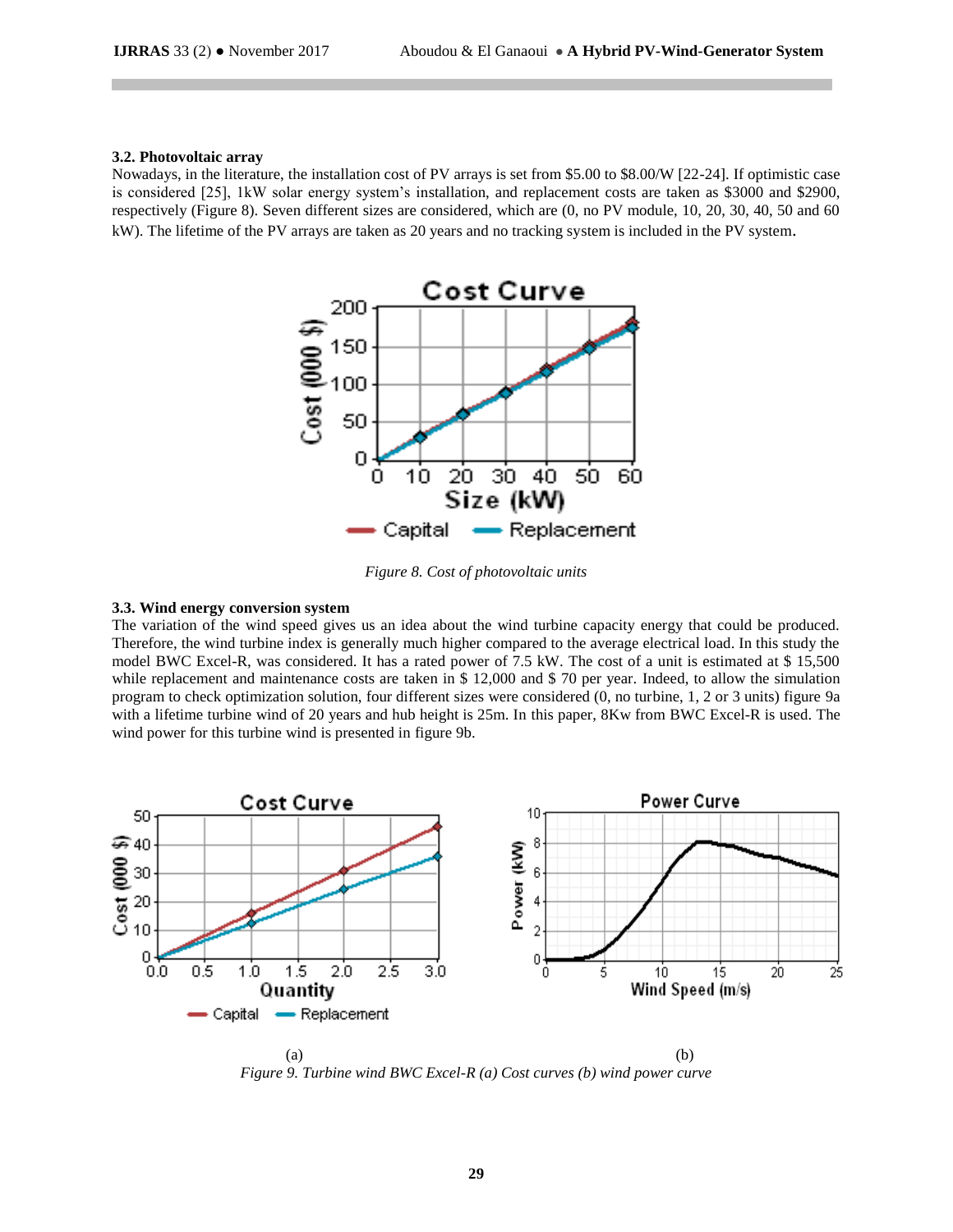#### **3.4. Battery storage**

Conventional batteries are included in this analysis. Hoppeche 10 OPzs 100 models were considered in this study (6 V, 350 Ah and 21 kW h). One battery cost is setting at \$850 with a replacement cost of \$840 (Figure 10). 24 strings were considered for five (0, no battery, 2, 4, 8, or 12) possibilities with 24 batteries per strings.



*Figure 10. Cost of battery*

#### **3.5. Power converter**

In order to maintain the energy flow between the AC and DC components in the system, a power converter / inverter was used. 1kW of the system requires an installation and replacement cost of \$900 and \$800 respectively (Figure 11). Three converter variants were considered in this model (0, 15 and 20). The lifetime of a converter is estimated at 20 years with an efficiency of 90% while the capacity relative to the inverter is 100% with an efficiency of 85%.



*Figure 11. Converter cost curves*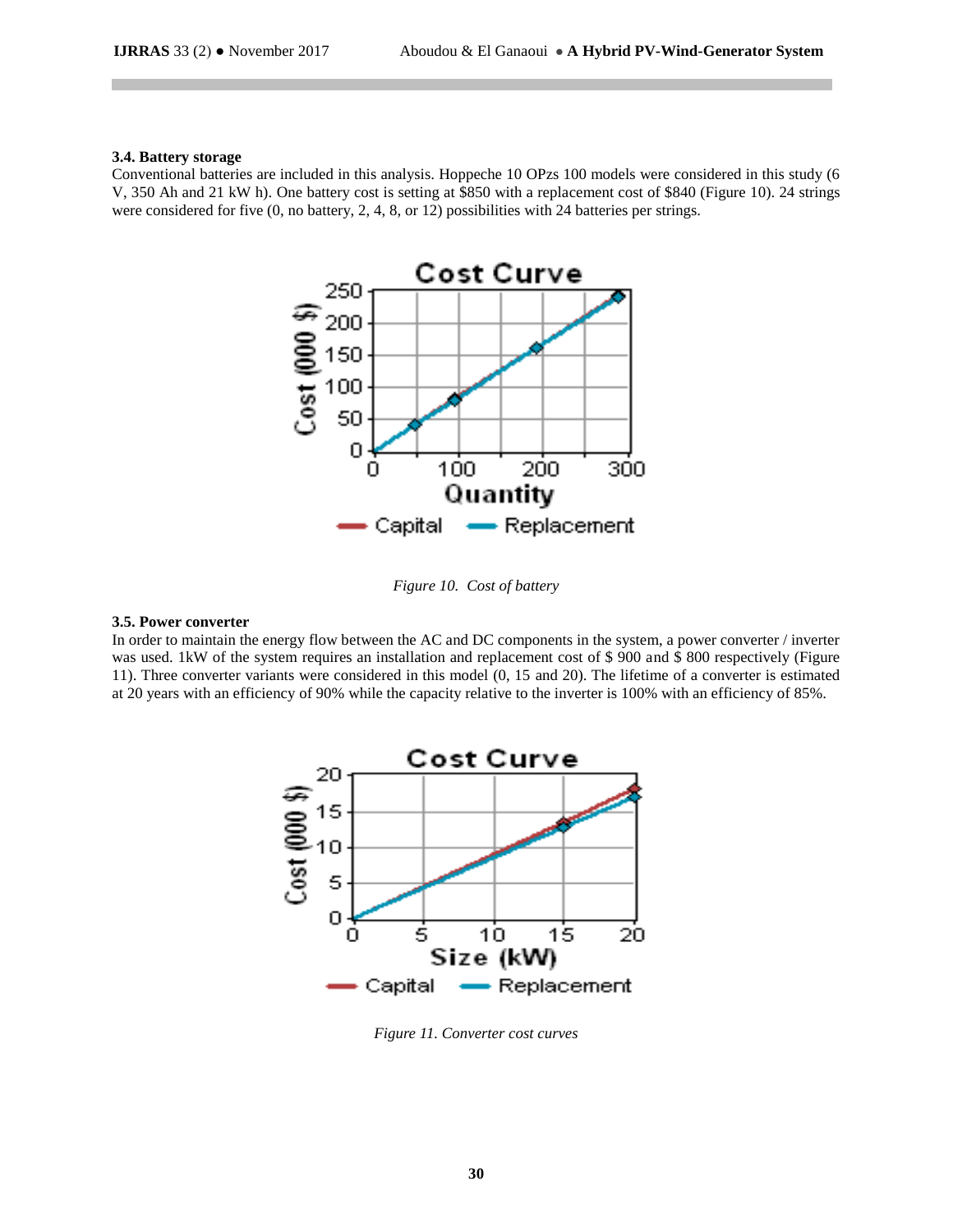## **3.6. Economics and constraints:**

The lifetime project is considering at 25 years, with an annual real interest rate of 8%, there is no capacity shortage penalty in Comoros. System fixed operations and maintenance costs is 1400\$/yr. Maximum annual capacity shortage was estimated at 2%. Renewable output, is 25 and 50% respectively for solar and wind energy. We remember you that no cost subsidy available from Comoros government is considered in this present study.

## **4. RESULTS AND DISCUSSIONS**

Three sensitivity variables (wind speed, solar irradiation and diesel price cost) are considered in this analysis. For each of the sensitivity values HOMER simulates all the systems in their respective search space. Indeed, an hourly time series simulation for every possible system type and configuration is done for one-year period. A feasible system is defined as a solution or hybrid system configuration that is capable of meeting the load. In the other hand, HOMER eliminates all infeasible combinations and ranks the feasible systems according to increasing net present cost [26-36]. It also allows a number of parameters to be displayed against the sensitivity variables for identifying an optimal system type. The HOMER software eliminates all infeasible systems and presents the results in ascending order of total net present cost (NPC). In this study, solar radiation average of  $(6.47 \text{ kWh/m}^2/\text{d}; 7.5 \text{ kWh/m}^2/\text{d}$  and 8 kWh/m<sup>2</sup> /d), diesel price of (0.8\$/L, 0.96.0\$/L, and 1.2 \$/L) and wind speed (5.71 m/s, 6.50 m/s and 7.00 m/s) were used as a sensitivity variables. A total of 27 sensitivity cases were tested with each of the system configurations. Total simulation time was 6h-18mn for an INTEL Core i3 personal computer of 1.7GHz. The optimization results show that various optimal system types (OST) are displayed as functions of different sensitivity parameters. On the other hand, wind speed and solar irradiation data are presented for identification of system configuration for various locations around Sada Djoulamlia Community. Considering diesel price (0.96\$/L), a PV/wind/diesel based hybrid system is suitable for stand-alone loads around the Community. Total net present cost (NPC), Capital cost and cost of energy (COE) for such a system is \$412,009; \$133,000 and 0.665\$/kW h, respectively. For a region with very low wind penetration, less than 5m/s a diesel generator/battery system might be suitable, this is was specify by [4-5].



*Figure 12 a. Cash flow cost summary*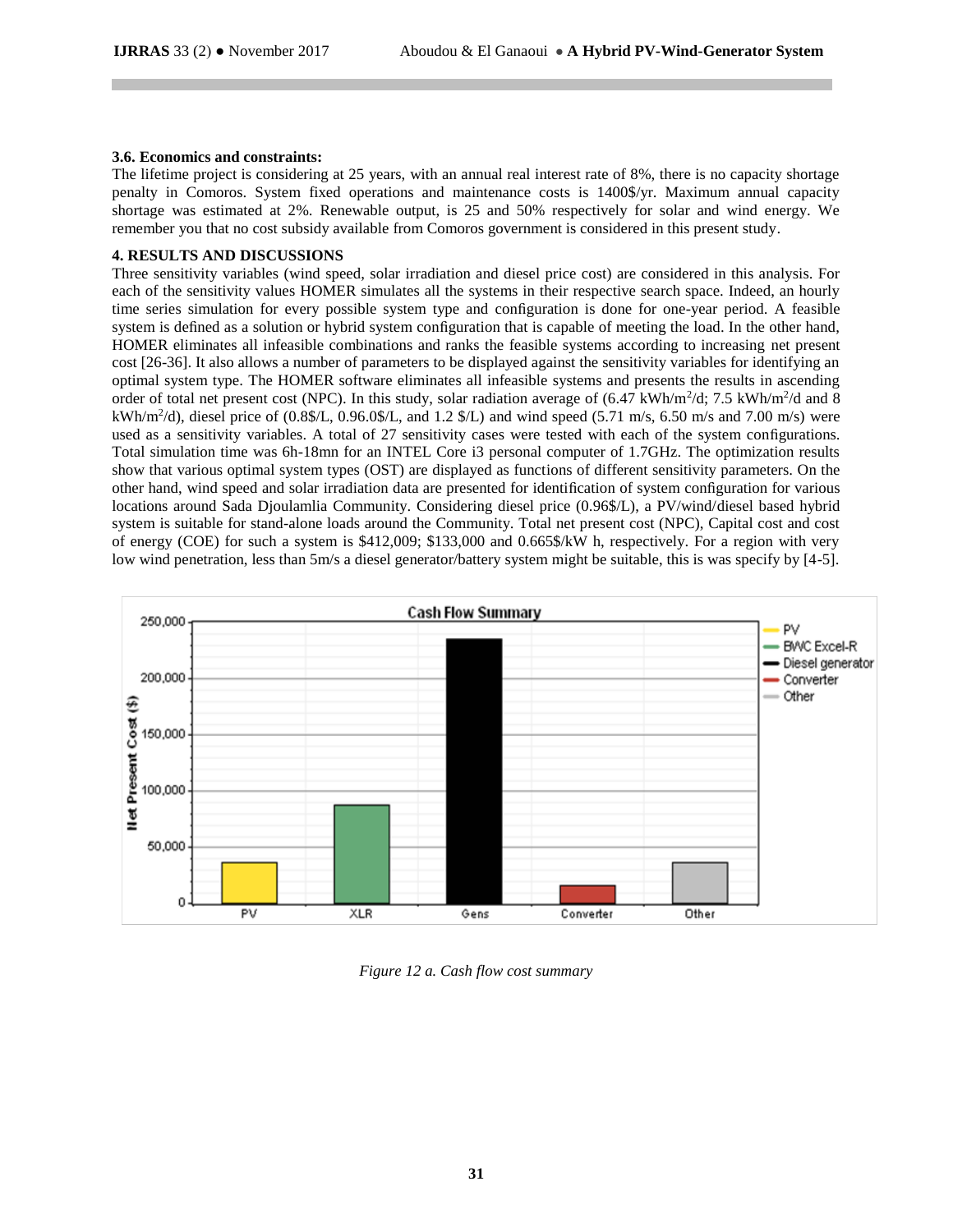

*Figure 12 b. Cash flow cost summary*

The figure 12 (a-b) combined with table 1 explain the global financial situation of the study. Figure 12a show that total cost for diesel generator is set at 235,701\$ while for the wind it set at 87, 538\$ with 36, 035 \$ for PV. Converter total cost is 16, 440 \$ and 36, 296 \$ for other charges as explained in table 2.

Figure 12b, shows the cash flow for the system. Each bar in the graph represents either total expenditures or total revenues for a year. The first bar, of year zero, shows the investment cost of the system (133, 000\$). A negative value represents an expense, such as the cost of fuel, component replacement or operation and maintenance (O & M). A positive value represents a recipe, which may be the sale of electricity or the resale of components to the dismantling of the system at the end of the life of the project. At 20 years the battery and the converter must be replaced as shown in the figure with the negative bar because both have a lifetime of 20 years. The project with a lifetime of 25 years will begin to be profitable which is explained by the positive bar (salvage) after 25 years.

| Table 2. Cost summary simulated by HOMER |  |
|------------------------------------------|--|
|                                          |  |

| Component        | $Capital(\$))$ | $Replacement(\$)$ | $O&M(\$)$ | $Fuel(\$)$ | $Salvage(\text{\$})$ | $Total(\$))$ |
|------------------|----------------|-------------------|-----------|------------|----------------------|--------------|
| PV               | 30,000         | 6.222             | 2.989     |            | $-3.175$             | 36,035       |
| Wind             | 77,500         | 12.873            | 3.736     |            | $-6.571$             | 87,538       |
| Diesel generator | 12,000         | 45.721            | 33,407    | 145.486    | $-913$               | 235,701      |
| Converter        | 13.500         | 2.735             | 1.601     |            | $-1.396$             | 16.440       |
| Other            |                |                   | 36.294    |            |                      | 36,294       |
| System           | 133.000        | 67.552            | 78,027    | 145.486    | $-12.056$            | 412,009      |

Figure 13 shows the production details and annual electricity consumption of the system. Annual electricity production is set at 129,707 kWh/yr distributed as follow-up: 4, 821 kWh/yr for PV production, 25,403kWh/yr for diesel production and 99, 483kwh/yr for wind. As shown in the figure, wind electricity production is high than that of others 77% due to the availability of a high wind speed in the rural area that exceeds 5m / s. From Jun to November we notice a high production of electricity because of a high penetrability of wind in this period. In the other hand, we notice that community load annual consumption is 58, 036kWh/yr, the excess electricity 68, 044 kWh/yr must be storage. PV penetration in the system is 8.31% with 4,401 hr/yr of operation and a livelized cost of 0.700\$/kWh (Figure 14). Wind penetration is set at 171% with 8, 205hr/yr of operation and a livelized of 0.0824\$/kWh cheaper than PV system (figure 15). Figure 16 presents the diesel generator output in the system.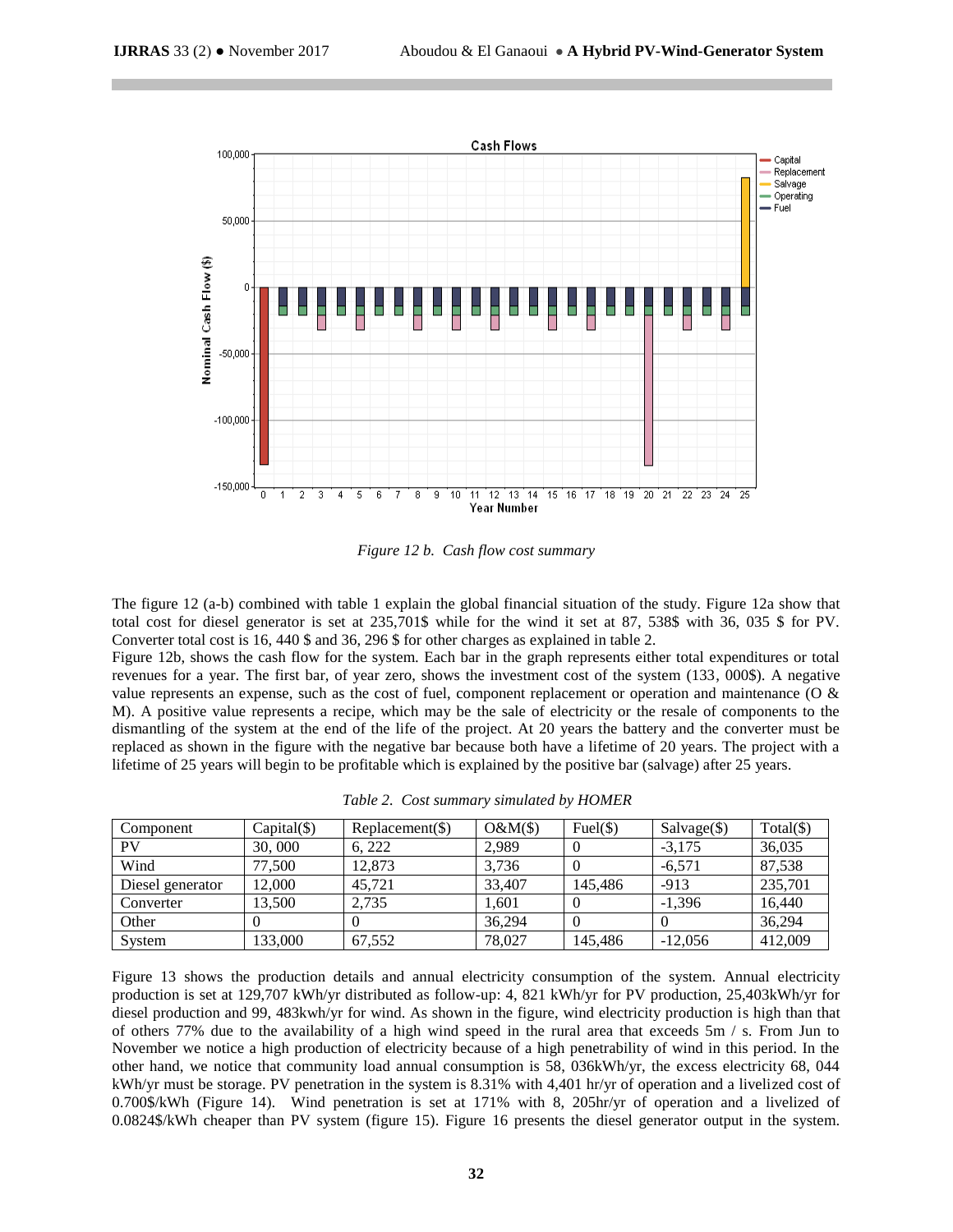Electrical production is 25,403kWh/yr with 6, 259 hr/yr of operation hour. Fuel consumption is set at 11, 357 L/yr and specific fuel consumption is 0.447 L/kWh. We notice that a mean electrical output of 4.06 W is used.



*Figure 13. Monthly average electric productions*

| Quantity         | Value     | <b>Units</b>   |
|------------------|-----------|----------------|
| Rated capacity   | 10.0 I kW |                |
| Mean output      | $0.55$ kW |                |
| Mean output      |           | 13.2   kWh/d   |
| Capacity factor  | 5.50.     | %              |
| Total production |           | 4,821   kWh/vr |

| Quantity           | Value   | Units          |
|--------------------|---------|----------------|
| Minimum output     | 0.00 kW |                |
| Maximum output     | 2.24    | kW             |
| PV penetration     | 8.31.   | -2             |
| Hours of operation | 4,401   | hr/vr          |
| Levelized cost     |         | 0.700   \$/kWh |



*Figure 14. Photovoltaic output in the system*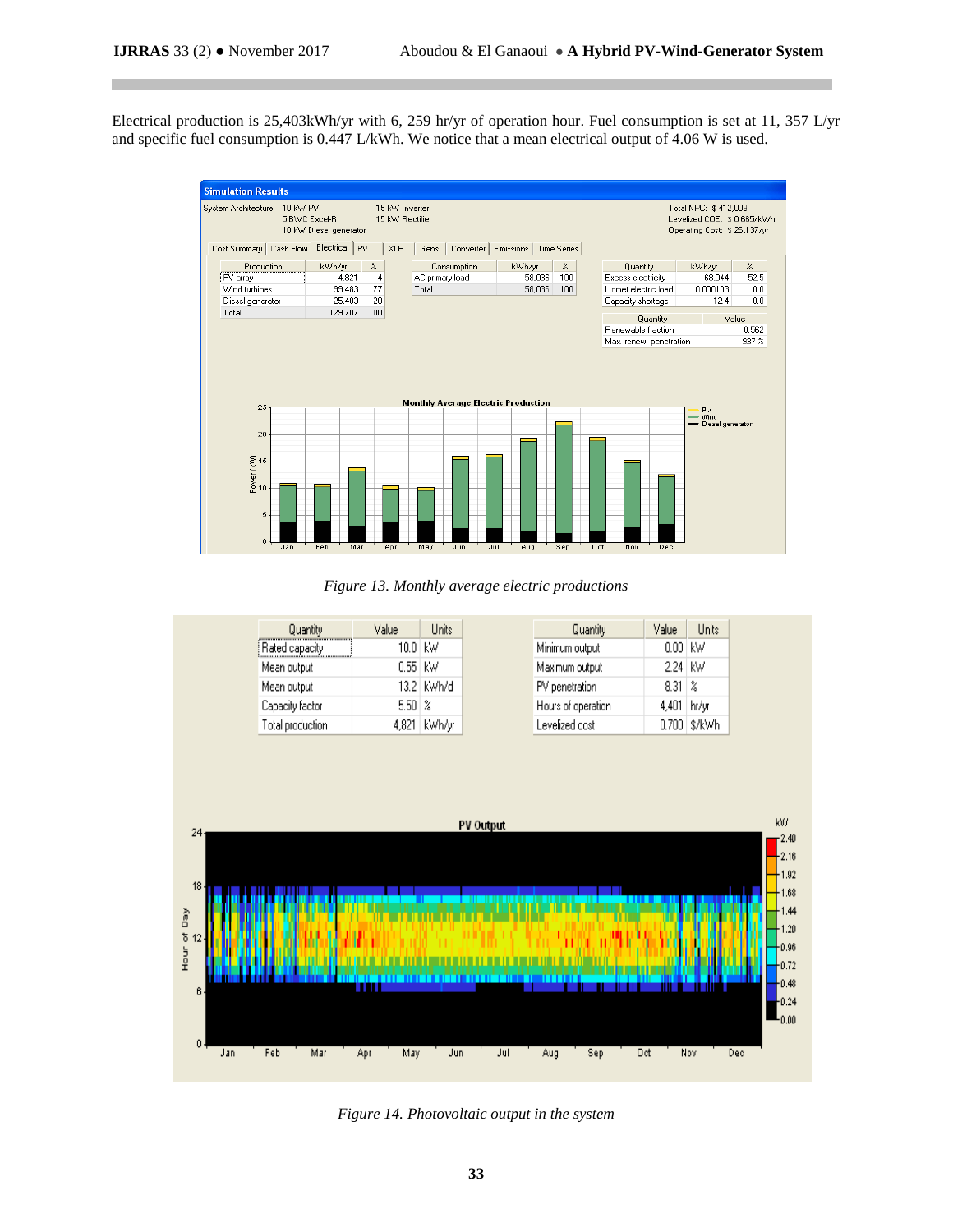

*Figure 15. Wind output in the system*

| Quantity                                                    | Value      | <b>Units</b> | Quantity               | Value                                        | Units   |     | Quantity                   | Value         | Units      |
|-------------------------------------------------------------|------------|--------------|------------------------|----------------------------------------------|---------|-----|----------------------------|---------------|------------|
| Hours of operation                                          | 6,259      | hr/yr        | Electrical production  | 25,403                                       | kWh/yr  |     | Fuel consumption           | 11,357        | L/уг       |
| Number of starts                                            | 572        | starts/yr    | Mean electrical output | 4.06                                         | kW      |     | Specific fuel consumption  | 0.447         | L/kWh      |
| Operational life                                            | $2.40$ уг  |              | Min. electrical output | 3.00                                         | kW      |     | Fuel energy input          | 111,757       | kWh/yr     |
| Capacity factor                                             | $29.0\,$ % |              | Max, electrical output |                                              | 9.33 kW |     | Mean electrical efficiency | $22.7 \times$ |            |
| Fixed generation cost                                       |            | $2.19$ \$/hr |                        |                                              |         |     |                            |               |            |
| Marginal generation cost                                    |            | 0.300 \$/kWh |                        |                                              |         |     |                            |               |            |
| 24<br>18 <sub>1</sub><br>Hour of Day<br>$6 -$<br>Feb<br>Jan | Mar        |              | Apr<br>May             | <b>Diesel generator Output</b><br>Jun<br>Jul | Aug     | Sep | Oct<br>Nov                 | Dec           | kW<br>r 10 |

*Figure 16. Diesel generator output in the system*

The optimization results could be categorized for a particular set of sensitivity parameters in HOMER modelization. Considering the diesel price fixed at 0.96\$/L, the system can be varied to identify an optimal system type (OST) for Sada Djoulamlima (wind speed of 5.71 m/s and solar irradiation 6.49 kW h/m  $^2$  /d). This is, somehow, implies an optimistic case where the system is expected to reduce. At present, a PV/wind/diesel generator system is the most suitable solution. For a remote home (159kW h/d, 9.3 kW peak), this system might consist copy of generic model wind turbine of 5kW, one 10 kW diesel generator, 10kW of PV and a 5 kW power converter. In the other hand, excess electricity has been reported whenever available might be injected in to the national electricity network or used for agriculture and other activities.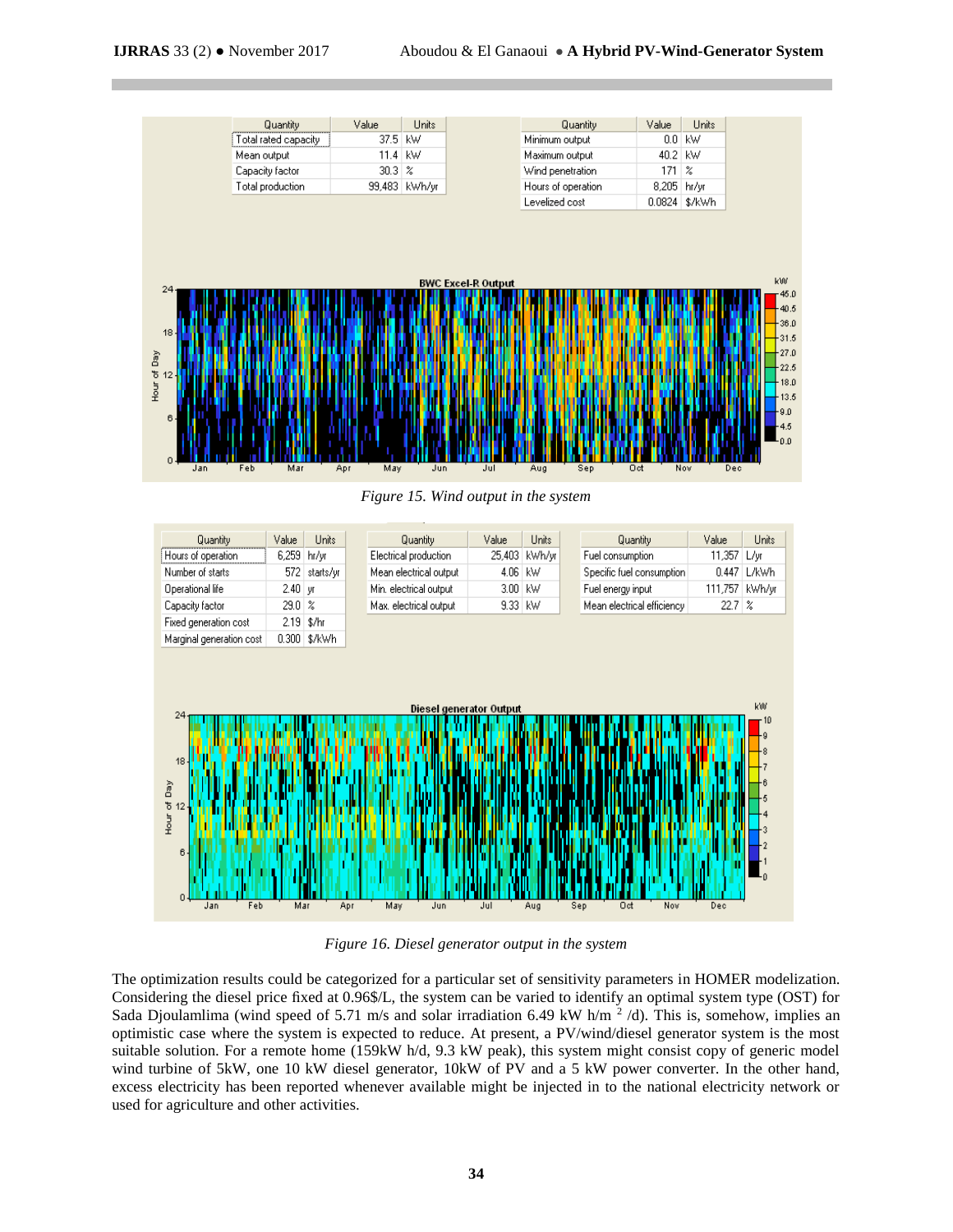# **5. CONCLUSIONS**

In the present study, design of hybrid power system for a power supply in rural areas in Comoros was conducted using HOMER software tool. The hybrid system composed by PV/wind /diesel generator has been studied with sensitivity parameters for oil price, wind speed and global solar irradiation in order to optimize the system. Taking into account of the changes of the sensitivity parameters, hybrid system shows that a wind/diesel generator/battery system appears as a feasible solution.

Our results show that the best total Net Present Cost (NPC) of 412, 009\$, initial capital of 133, 000\$ and operating cost of 26, 137\$/yr can be achieved by using converter size of 15kW; diesel generator size is 10kW with fuel consumption of 11,357 L/yr, a wind size of 15kW and 10kW of PV size with a total production of 4, 821kWh/yr. PV penetration is 8.31% while wind penetration is 171%. On the other hand, simulation results from HOMER software, shows that the hybrid PV/diesel/wind system is the best feasibility combination for rural area studied according to the cost of energy of 0.665\$/kW h and for wind velocity equal to 5 m/s or more. Taking account of this analysis, following conclusions could be drawn:

- Wind resources in Sada Djoulamlima community area, bear excellent potential compared to solar energy and utilization of solar resources might be second choice to cover electrification.
- Indeed, we note that, a PV-wind-diesel system is the most suitable solution for stand-alone applications.
- So instead of using single stand-alone units, larger hybrid systems would be cost competitive for remote communities and the economies of scale might bring down the cost of energy towards an affordable price like this one in the national electricity society of Comoros (0.27\$/kW h).

The advantage of a hybrid system over a pure wind or pure photovoltaic system depends on many fundamental factors: shape and type of load, wind regime, solar radiation, cost and availability energy, the relative cost of the wind machine, the photovoltaic field, the electrochemical storage system and other efficiency factors. Photovoltaic systems are currently economical for low-power plants. For stand-alone energy systems, the cost of storage represents the greatest constraint on the overall cost of the system for large power plants. Minimizing the cost of storage and optimizing its capacity is the main reason for the combination of wind and photovoltaic systems. Indeed, our study shows that replacing diesel generator by PV/wind, PV/battery or wind/battery system will protect the environment from greenhouse gas emissions. These emissions include 29.908 kg/yr of  $CO<sub>2</sub>$ , 73.8 kg/year of  $CO$ , 659 kg/yr of NOx, 8.18 kg/yr of HCs, 60.1 kg/yr of SO2, and 5.57 kg/yr of suspended particles as shown in the table 5.3 below.

|                       | Annual emissions kg/yr |           |      |  |  |
|-----------------------|------------------------|-----------|------|--|--|
| Gas                   | РV                     | Generator | Wind |  |  |
| Carbon dioxide        |                        | 29.908    |      |  |  |
| Carbon monoxide       |                        | 73.8      |      |  |  |
| Unburned hydrocarbons |                        | 8.18      |      |  |  |
| Particulate matter    |                        | 5.57      |      |  |  |
| Sulfur dioxide        |                        | 60.1      |      |  |  |
| Nitrogen oxides       |                        | 659       |      |  |  |

*Table 3. Green house gases for fuel and hybrid systems*

#### **6. REFERENCES**

- [1]. Nayar CV, Thomas FP, Phillips SJ, James WL., 1991, Design considerations for appropriate wind energy systems in developing countries. Renewable Energy; 1(5/6): pp.713-722.
- [2]. Linda B. Wind Power: today's energy option. Solar Today 1990 July/August: pp.10-13.
- [3]. Randall S. U.S., 1992, wind farms: an expanding market. Solar Today November/December:17-19.
- [4]. Abdullah H. Al-Badi, Hadj Bourdoucen, 2009, Economic analysis of hybrid power system for rural electrification in Oman, 2nd International Conference on Adaptive Science & Technology
- [5]. Elhadidy MA. , 2002, performance evaluation of hybrid (wind + solar +diesel) power systems. Int J Renew Energy;26:pp.401–413.
- [6]. Kanzumba Kusakana, Herman Jacobus Vermaak, (2013) Hybrid diesel generator/renewable energy system performance modelling, Renewable energy, pp. 1-6.
- [7]. José L. Bernal-Agustin, Adolfo Dufo Lopez, 2009, Simulation and optimization of stand-alone hybrid renewable energy systems, Renewable and Sustainable Energy Reviews, 13, 2111-2118. pp. 1-6.
- [8]. R. Magnusson, "*A wind-Diesel Energy System for Grimsey, Iceland* ", Journal of Wind Engineering Vol. 6, N°4, 1982.Rapport interne, HCR.
- [9]. M. J. Harrap and J.P. Baird, "*Aerogerator Configurations for Hybrid Wind-Diesel Systems*", Journal of Wind Engineering Vol. 11, N°5, 1987.
- [10]. N .H. Lipman, "*Overview of Wind/Diesel Systems* ", Rutherford Appleton Laboratory.